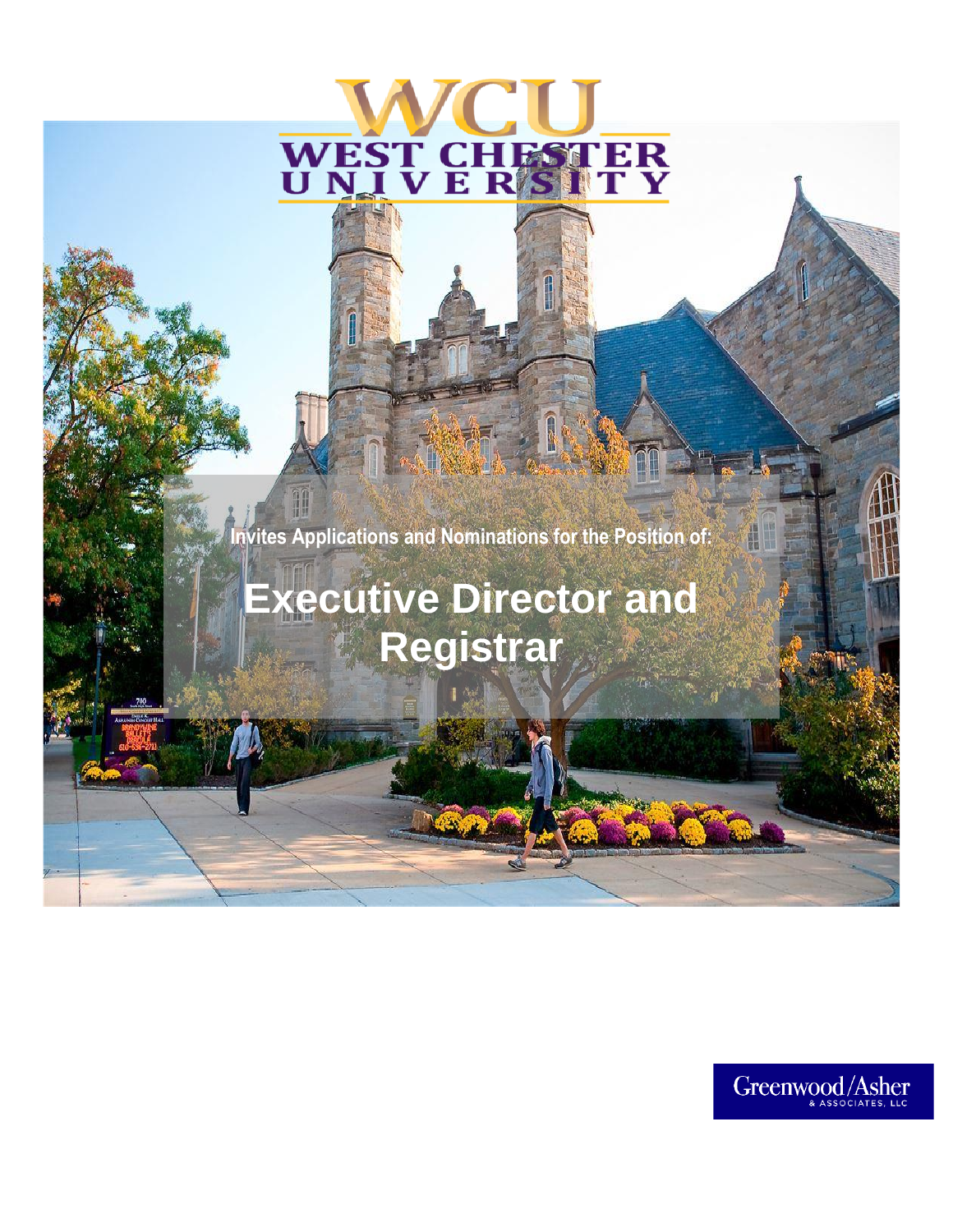# **The Opportunity**

West Chester University of Pennsylvania's (WCU) Academic and Enterprise Systems seeks an Executive Director and Registrar to join a vibrant campus community whose excellence is reflected in its diversity and student success.

# **The Role of the Director of the Executive Director and Registrar**

The Executive Director & Registrar leads a team of service-oriented individuals responsible for maintaining the accuracy of the student record, utilizing technology to understand and respond to student needs, ensuring student privacy, and providing excellent proactive services to students, faculty and staff. Under the direction of the Senior Associate Vice President, the Registrar will serve the institution with the following responsibilities:

#### **Leadership**

- The Registrar collaborates extensively with faculty, administrators, staff and students to understand the needs of the campus community and design appropriate services to meet those needs
- Direct, mentor, and guide the Registrar's office staff; work in collaboration with the Registrar team to establish direction, priorities, and goals.
- Support and develop the Registrar's Office staff of 23 professionals.
- Have a strong commitment to shared governance in partnership with university faculty, leadership, and administration.
- ) Lead with transparency and a commitment to developing trust among colleagues.
- Exemplify a supportive student success philosophy and lead by example.
- Model equity-minded leadership

#### **Technology and Data**

- Embrace and expand the utilization of systems to support collaborative enrolment management across campus.
- Shepard system implementation and advancements to improve the student experience and increase staff efficiencies.
- Continually identify how technology can be leveraged to mitigate student challenges, improve data accuracy, and transformative campus culture.
- Serve as a critical partner to the campus implementation of Ellucian's Banner Student Information System.
- Serve as the steward of student record data for campus utilization.

#### **Compliance & Policies**

 The Registrar is responsible for the University's Privacy policy which includes administration of FERPA compliance.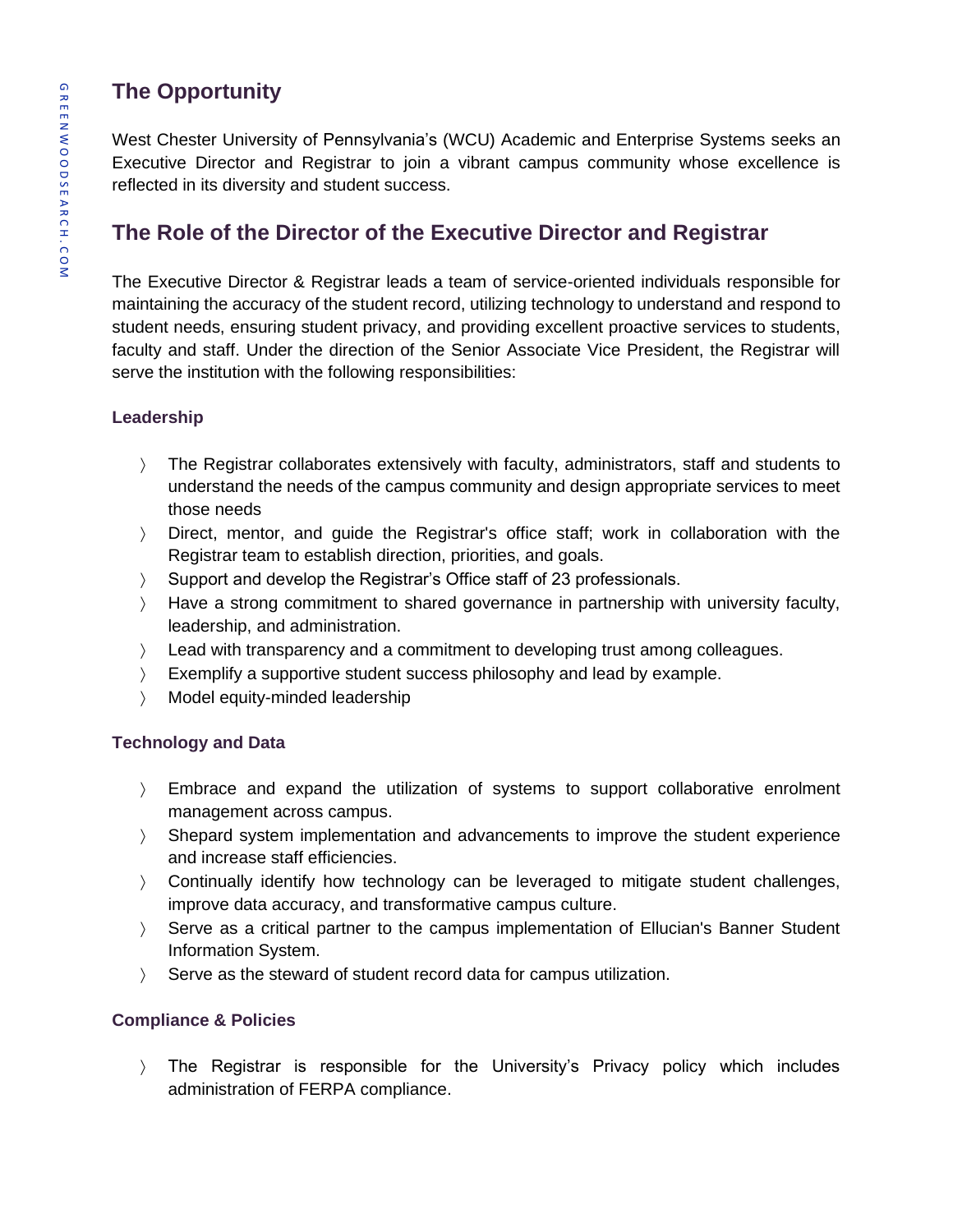- Serve as a steward and champion for protection of student data by offering universitywide trainings, ensuring constant communication about policy changes, and identifying opportunities offer exceptional service while maintaining student privacy.
- Investigate, document, and remediate any incidents regarding the mis-disclosure of student data. This includes appropriate liaison with university legal counsel and Department of Education.
- Fulfilling all job responsibilities and representing the university in compliance with federal and institutional policies and guidelines of the Family Educational Rights and Privacy Act (FERPA).
- The Registrar is responsible for the University's enrollment reporting requirements to National Student Clearinghouse and NSLDS.
- In service to students ensure enrollment reporting is accurate, timely and robust. Conduct regular reviews of enrollment reporting processes and audits of enrollment data reported.
- The Registrar is responsible for student record retention policies, ensuring the security for student records, and distribution of student records in response to legally issued subpoenas.
- The Registrar serves as a key steward of academic policies. Working closely with the Curriculum & Policy Council, Provost Office, and Enrollment Management leadership, the Registrar will regularly recommend and administer policies related to student records, retention, and success. Policy leadership includes ensuring policies align with the university's commitment to closing equity gap and fostering the success of all students.
- Ensures compliance with university and state-level policies such, including student residency classifications.

#### **Service**

- The Registrar is committed to ensuring accurate, timely, individualized, and proactive service to the campus community. The registrar's office is service-oriented committed to stepping into whatever work is essential to supporting student success.
- Regular services offered by the Registrar's office and the ultimate responsibility of the registrar includes: Development of course scheduling, course room assignments, registration, academic calendar, course deadlines, grading, academic standing, transcripts, degree progress, degree conferral, diplomas, transfer credit evaluation, transfer equivalencies, articulation agreements, enrollment reporting, enrollment reporting to department of Education and Department of Veterans Affairs, exceptions to policies.
- The Registrar serves as a critical member of university enrollment management and oversees student success coordinators integral in proactive student outreach, engagement, and support.

## **Position Qualifications**

The ideal candidate has demonstrated a deep commitment to student success, experience offering strategic leadership to support student success, have a strong student success philosophy that is evident in their leadership, be committed to collaboration, proactive thinking, and creative problem-solving.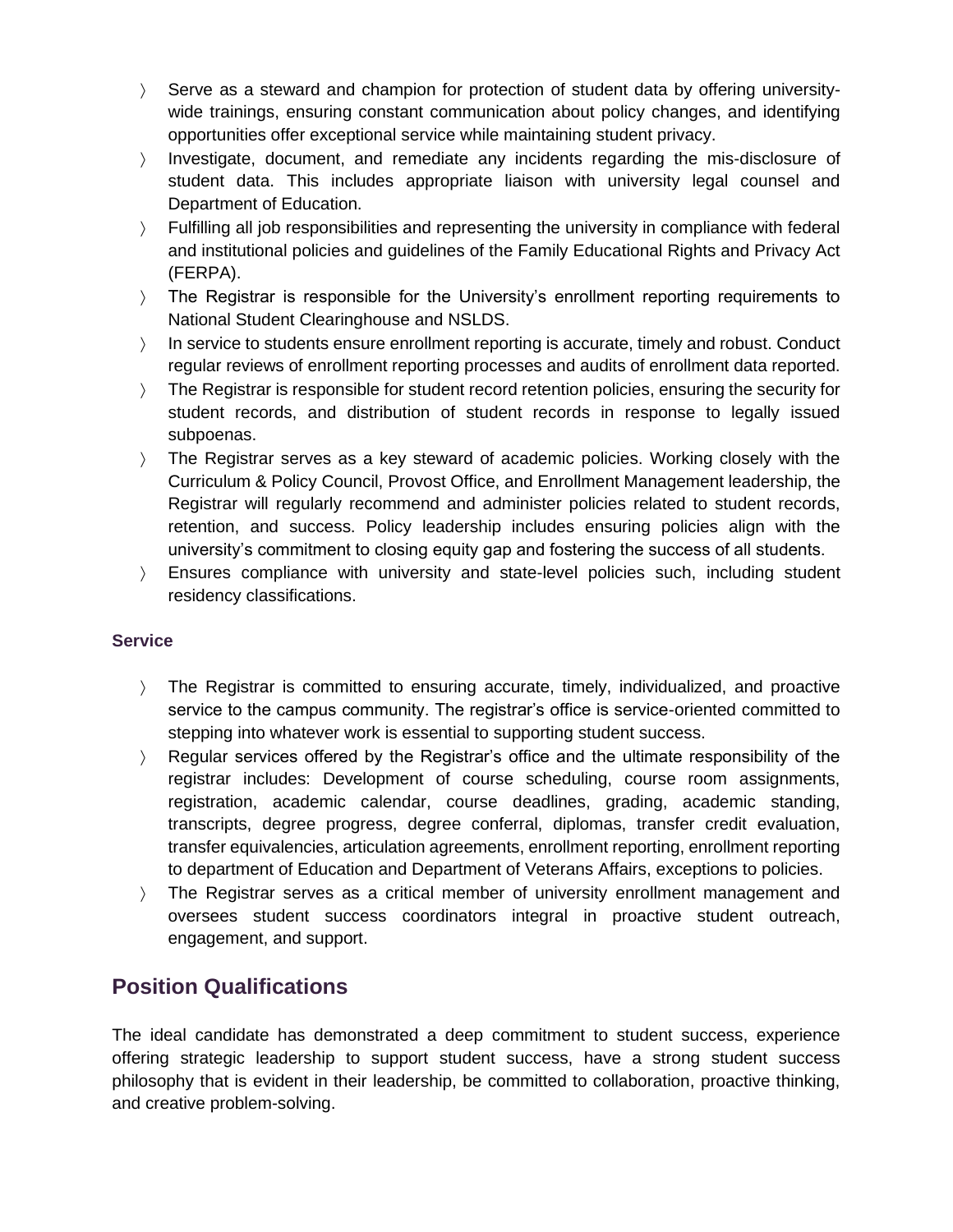Minimum Qualifications:

- Master's degree
- Progressive experience leading the work of the Registrar's Office
- Extensive experience with enrollment data and systems
- Experience and commitment to collaboration within higher education
- > Experience leading initiatives that prioritize student success
- Expertise in the shepherding and maintaining FERPA
- > Expertise in meeting university enrollment reporting compliance.

Preferred Qualifications:

 Experience with enrollment management systems such as: PeopleSoft, Ellucian, OnBase, Navigate, Slate.

## **About West Chester University**

Enrolling more than 17,000 students, West Chester University is the largest member of the 14 institution Pennsylvania State System of Higher Education. Founded in 1871, the University is a comprehensive public institution offering 118 undergraduate programs, 103 master's degree and 4 doctoral programs in more than 50 fields of study. In addition to the main campus in West Chester, the University offers programs through its graduate center, the Philadelphia campus, and online. Six colleges and two schools comprise the University: Colleges of Arts and Humanities, Business and Public Management, Education and Social Work, Health Sciences, the Sciences and Mathematics, University College as well as the School of Music, and the School of Interdisciplinary and Graduate Studies. The University has consistently been rated a Kiplinger "best buy" in public higher education based on its outstanding education and economic value.

West Chester University is among the top regional public universities in the country. With roots dating back to 1812, WCU has evolved into a comprehensive university which excels in teacher education, business, health, natural and social sciences, music and the arts. The University offers more than 180 undergraduate and graduate programs of study, including doctoral degrees. West Chester University is a vibrant and diverse academic community focused on teaching and learning, the discovery of new knowledge, and service to the Philadelphia region and beyond. The University consistently appears in U.S. News & World Report, Kiplinger's, and Military Friendly Schools.

Meeting community needs while placing students on a lifelong path of active citizenship is integral to WCU's mission. The Carnegie Foundation (2010-2026) for Community Engagement recognized WCU for public service coursework and co-curricular programs. Preparing students to be global citizens is a critical component of our mission and goals.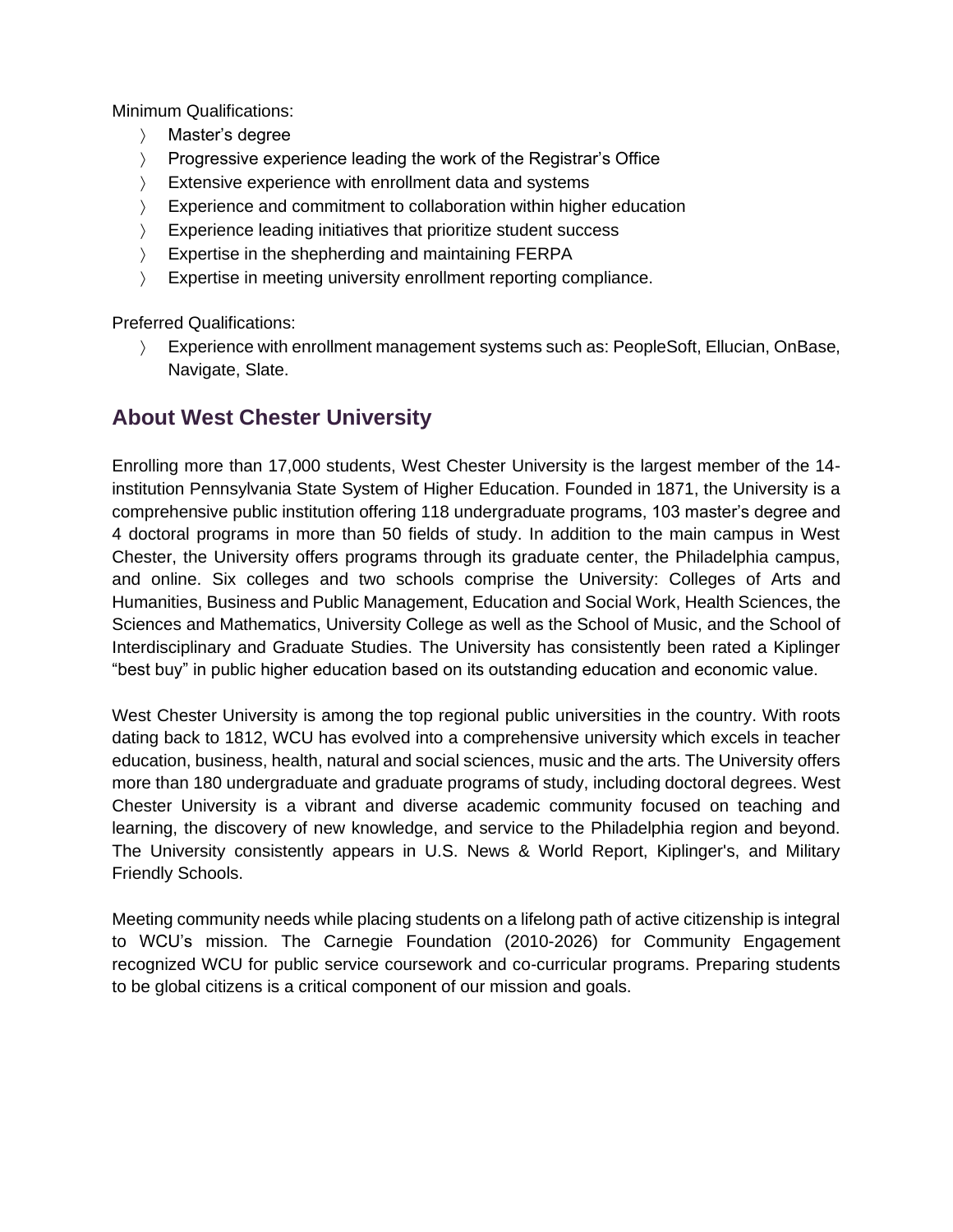# **The City of West Chester, Pennsylvania**

[West Chester, Pennsylvania](https://www.wcupa.edu/visitors/ourLocation.aspx) is the perfect mix of scenic nature and a bustling town. Not too small, not too large. A 10-minute walk from our 403-acre campus will bring you to Downtown West Chester – a historic town stocked with hundreds of shops, restaurants, cafes, festivals, farmers' markets and events. Hop in a car, the regional rail system or in a bus and you'll be in Philadelphia in under an hour. Situated this close to a big city means one thing: opportunity. Internships, rich history, an international airport, and famous cheesesteaks are at your fingertips.

WCU is located in the expanding suburban area of Chester County, Pennsylvania along Route 202, the Philadelphia Region's high-tech corridor. It is easily accessible from downtown Philadelphia, Wilmington, Delaware and easily commutable from Lancaster County, Pennsylvania. The university enjoys the benefits of both the rich cultural life of a major city and the charm of a small, thriving county seat.

## **Nomination and Application Process**

#### **Salary**

The salary range for the position of Executive Director and Registrar is \$100K-\$112K.

## **How to Apply**

Greenwood/Asher & Associates, Inc. is assisting West Chester University in this search. Applications and nominations are now being accepted. For a full application package, please include a cover letter/letter of application, curriculum vitae/resume, and list of five references.

Confidential inquiries, nominations, and application materials should be directed to Greenwood/Asher and Associates. Submission of application materials as PDF attachments is strongly encouraged. Initial screening of applications will begin immediately and will continue until an appointment is made. For best consideration, applications should be provided before May 1, 2022.

#### **Confidential inquiries, applications, and nominations should be directed to:**

Julie Holley, Search Manager & Senior Executive Search Consultant Itza Walters, Senior Executive Search Consultant

> E-mail: [julieholley@greenwoodsearch.com](mailto:julieholley@greenwoodsearch.com) Email: [itzawalters@greenwoodsearch.com](mailto:itzawalters@greenwoodsearch.com)